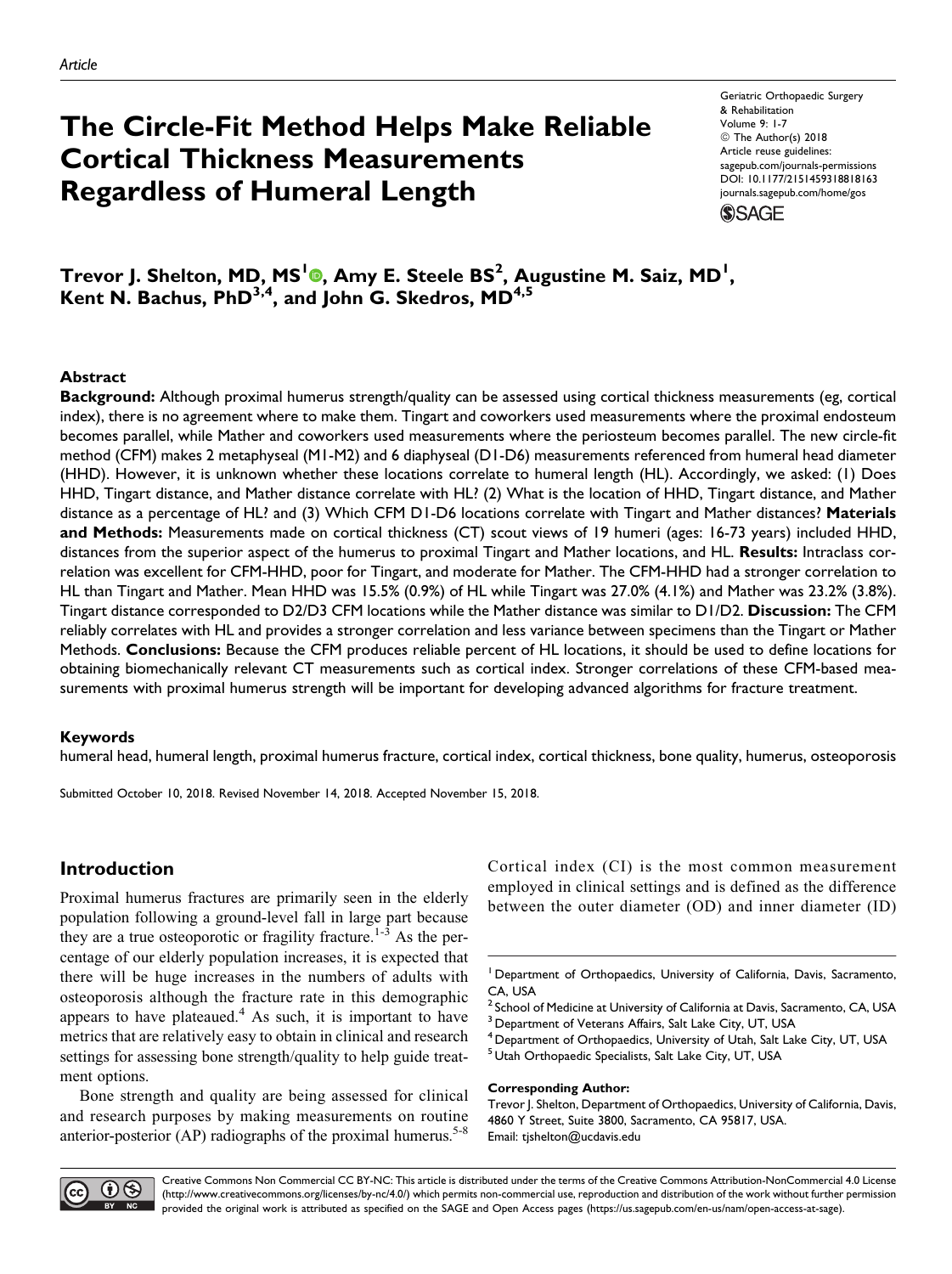

**Figure 1.** The Tingart method fits a 2-cm tall rectangle to the most proximal level of the humeral diaphysis where the endosteal surfaces of the lateral and medial cortices become parallel.<sup>13</sup> The distance from the superior aspect of the humeral head to the superior aspect of the rectangle is recorded as the Tingart distance.

divided by the OD  $[CI = (OD - ID)/OD;$  lower CI values indicate weaker bone). $8-13$  Another common measurement is the mean combined cortical thickness (MCCT), which is defined as the OD minus the ID  $[MCCT = OD - ID]$  and has been shown to have a stronger correlation with bone strength than does  $CI$ <sup>6,7,11,13,14</sup> Measurements of CI and MCCT are important in clinical settings. For example, these metrics can help surgeons evaluate bone quality/mass in the setting of proximal humerus fractures where measurements can be made on the fractured and nonfractured side, which can help guide surgical decision-making, determine bone quality and mass distribution prior to shoulder arthroplasty, and help quickly determine reduced bone quality and fracture strength of the proximal humerus.<sup>5-7,9,10,13,15,16</sup> Although there is no agreement as to where measurements of CI and MCCT should be made, it can be agreed upon that these measurements should be made at a reproducible location.<sup>6-8,13,14,17</sup> One way of ensuring a consistent location would be to identify a landmark that is at a consistent location as a percent of humeral length (HL), allowing locations of measurements to be normalized between patients where humerus size can vary greatly. This would in turn lead to better correlation of CI and MCCT to fracture load.

A common method for making measurements of CI and MCCT was proposed by Tingart et al. $13$  The Tingart method is made by fitting of a 2-cm tall rectangle at the point on the humerus where the endosteal surfaces become parallel (Figure 1). This method can be performed on AP radiographs obtained in clinic but incurs high interobserver (intraclass correlation coefficient  $[ICC] = 0.35 [0.17, 0.55]$  and intraobserver (ICC =  $0.22$  [0.00, 0.66]) errors due to difficulty



Figure 2. The Mather method fits a 2-cm tall rectangle to the most proximal level of the humeral diaphysis where the periosteal surfaces(outer cortical margins) of the lateral and medial cortices become parallel to each other.<sup>14</sup> The distance from the superior aspect of the humeral head to the superior aspect of the rectangle was then recorded as the Mather distance.

defining parallelism of the endosteal surfaces.<sup>18,19</sup> A similar method was used by Mather et al except they used a 2-cm tall rectangle fit at the point on the humerus where the periosteal surfaces become parallel (Figure 2).<sup>14</sup> However, like the Tingart method, the Mather method also has a high interobserver (ICC = 0.39 [0.19, 0.59]) and intraobserver (ICC =  $0.31$ )  $[0.00 - 0.75]$ ) error.<sup>18,19</sup>

Recently, a circle-fit method (CFM) has been described where radiographs are used to fit a circle to the periphery of the humeral head in order to establish 2 metaphyseal (M1-M2) and 6 diaphyseal locations (D1-D6) where CI and MCCT can be measured (Figure 3). This method has been shown to incur minimal interobserver variations when compared to the Tingart and Mather methods.18,19 However, in these recent studies, only the upper half of the humeri were used. It is currently unknown whether humeral head diameter (HHD) obtained when using the CFM or the locations along the humeral shaft obtained from the Tingart method ("Tingart distance") or Mather method ("Mather distance") scales proportionally with HL. Answering this question is a logical next step in this area of research as measurements need to be made consistently and at comparable anatomical locations regardless of differences in bone size. Determining whether these variables scale proportionally with bone length is important because the measurements of CI and MCCT could be made at the same percentage of total HL regardless of the size of the bone, which is an important step in advancing algorithms that guide treatment in proximal humerus fractures.<sup>8,20,21</sup> Accordingly, we asked: (1) Does HHD (from the CFM), Tingart distance, and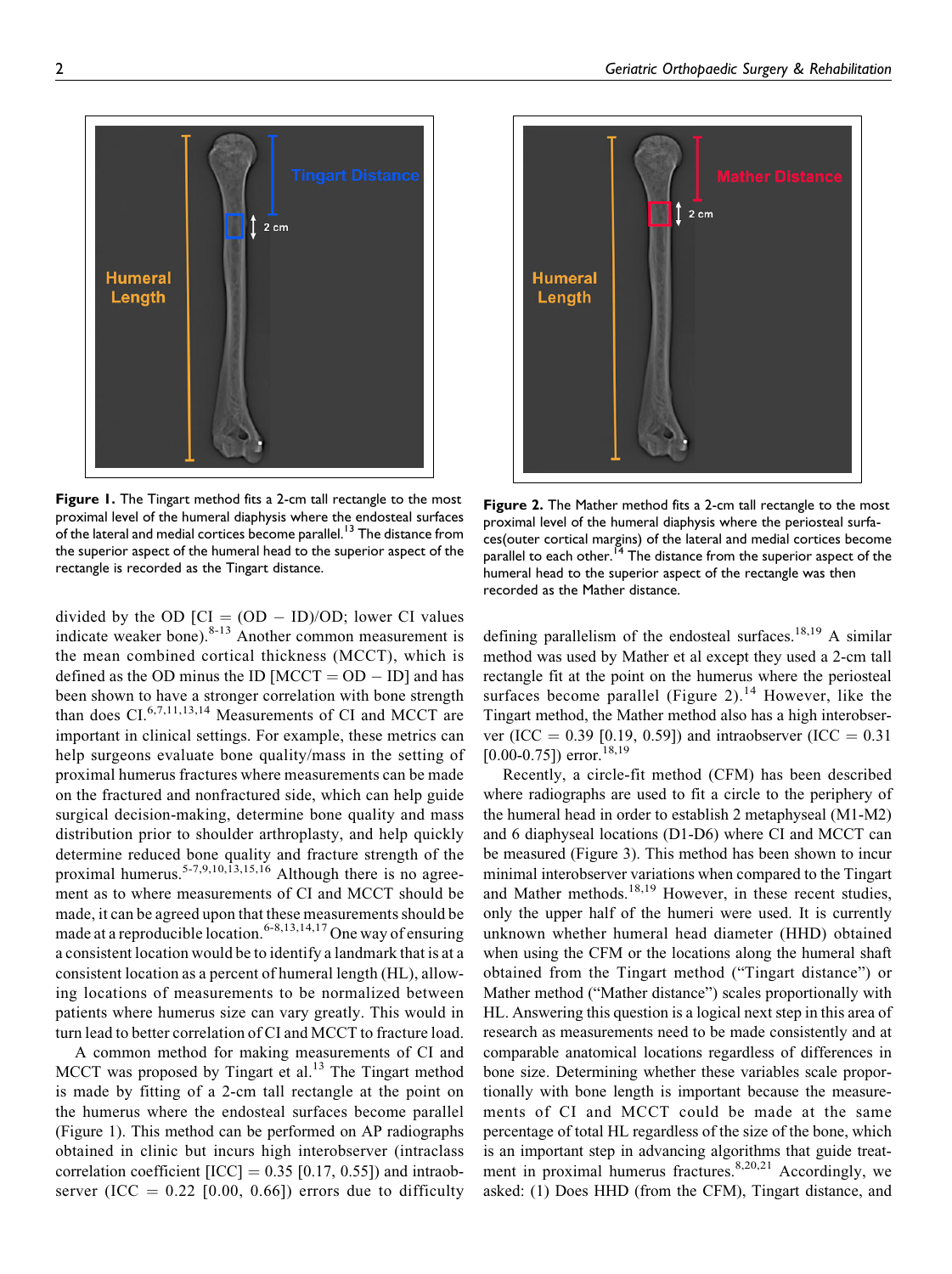

Figure 3. The circle-fit method (CFM) fits a digitized circle to the humeral head and the diameter of the humeral head recorded.<sup>18</sup> The distal-most edge of the circle was defined as M1 (metaphysis  $=$  surgical neck region). Seven successive levels or locations were then separated by 1 cm, producing a second metaphyseal level (M2) and 6 diaphyseal levels (D1-D6).

Mather distance correlate with humerus length? (2) And if they do correlate, then what is the location of HHD, Tingart distance, and Mather distance as a percentage of humerus length? (3) Which diaphyseal locations (D1-D6) from the CFM correspond most closely with the Tingart distance and Mather distance?

# Materials and Methods

With institutional review board approval, this study used AP scout view localizers taken from full-length 1.25 mm sliced computed tomography (CT) scans from 19 deidentified freshfrozen cadaveric specimens. A total of 19 humeri (15 left and 4 right humeri, age 37.5 [20.5] years [range: 16-73], 12 men, 7 females, and mean length of 32.0 [2.6] cm) were used. Soft tissues were manually removed from the humeri prior to being CT scanned. As described in previous studies of humeri, steps were taken to standardize the AP projection.<sup>18,22-24</sup> This was done by placing the humeral head directly on the platform (equivalent to the "cassette" in conventional nondigital imaging) with the long axis of the diaphysis aligned parallel to the platform. Each bone was externally rotated to achieve the true AP plane, which resembles closely the method of Zhang et al.<sup>25</sup> The diaphysis was supported with modeling clay to avoid inadvertent rotation.

Images were imported into an open source medical image viewer (Horos, [www.horosproject.org](http://www.horosproject.org)) and measurements of HHD using the CFM, $^{18}$  distance from superior aspect of humeral head to proximal location of Tingart measurements (Tingart distance), $13$  distance from superior aspect of humeral head to proximal location of the Mather measurements (Mather dis $tance$ ),  $^{14}$  and overall HL were made.

# Circle-Fit Method

An adjustable digitized circle was visually best fit to the periphery of the humeral head, and the diameter of the humeral head was recorded (Figure 3).<sup>18</sup> In accordance with this method, the distal-most edge of the circle was defined as M1  $(metaphysis = surgical neck region)$ . Seven successive levels (locations) were then separated by 1 cm, producing a second metaphyseal level (M2) and 6 diaphyseal levels (D1-D6). The HHD was then determined as a percent of HL.

# Tingart Method

Using the Tingart method, a 2-cm tall rectangle was fit to the proximal diaphysis at the most proximal level of the humeral diaphysis where the endosteal surfaces of the lateral and medial cortices become parallel to each other (the proximal most edge of the rectangle is placed where parallelism starts).<sup>13</sup> The distance from the superior aspect of the humeral head to the superior aspect of the rectangle was then recorded as the Tingart distance (Figure 1). This "Tingart distance" was then determined as a percent of HL.

# Mather Method

Using the Mather method, a 2-cm tall rectangle was fit to the proximal diaphysis at the most proximal level of the humeral diaphysis where the periosteal surfaces (outer cortical margins) of the lateral and medial cortices become parallel to each other (the proximal most edge of the rectangle is placed where the parallelism starts).<sup>14</sup> The distance from the superior aspect of the humeral head to the superior aspect of the rectangle was then recorded as the Mather distance (Figure 2). This "Mather distance" was then determined as a percent of HL

## Statistical Analysis

Two orthopedic surgery residents and one medical student made the measurements on all 19 specimens independently in order to quantify intraobserver repeatability of the 3 measurements: (1) HHD as a percent of HL, (2) Tingart distance as a percent of HL, and (3) Mather distance as a percent of HL. A single factor analysis of variance with repeated measures computed the ICC for the 3 measurements. The factor was the observer making the measurements with 3 levels (2 orthopedic surgery residents and medical student). An ICC value of  $>0.75$ indicated excellent agreement, 0.5-0.75 moderate agreement, and <0.5 poor agreement.

Mean (standard deviation) was reported for continuous variables (ie, length measurements). Normality of measurements was assessed using a Shapiro-Wilk test. A linear regression computed the Pearson correlation coefficient  $(r)$  to determine whether HHD, Tingart distance, or Mather distance correlated with HL. A Kruskal-Wallis test was used with a post hoc Steel-Dwass to determine which diaphyseal locations (D1-D6) determined by the CFM correlated with the Tingart distance and Mather distance. Computations were performed with statistical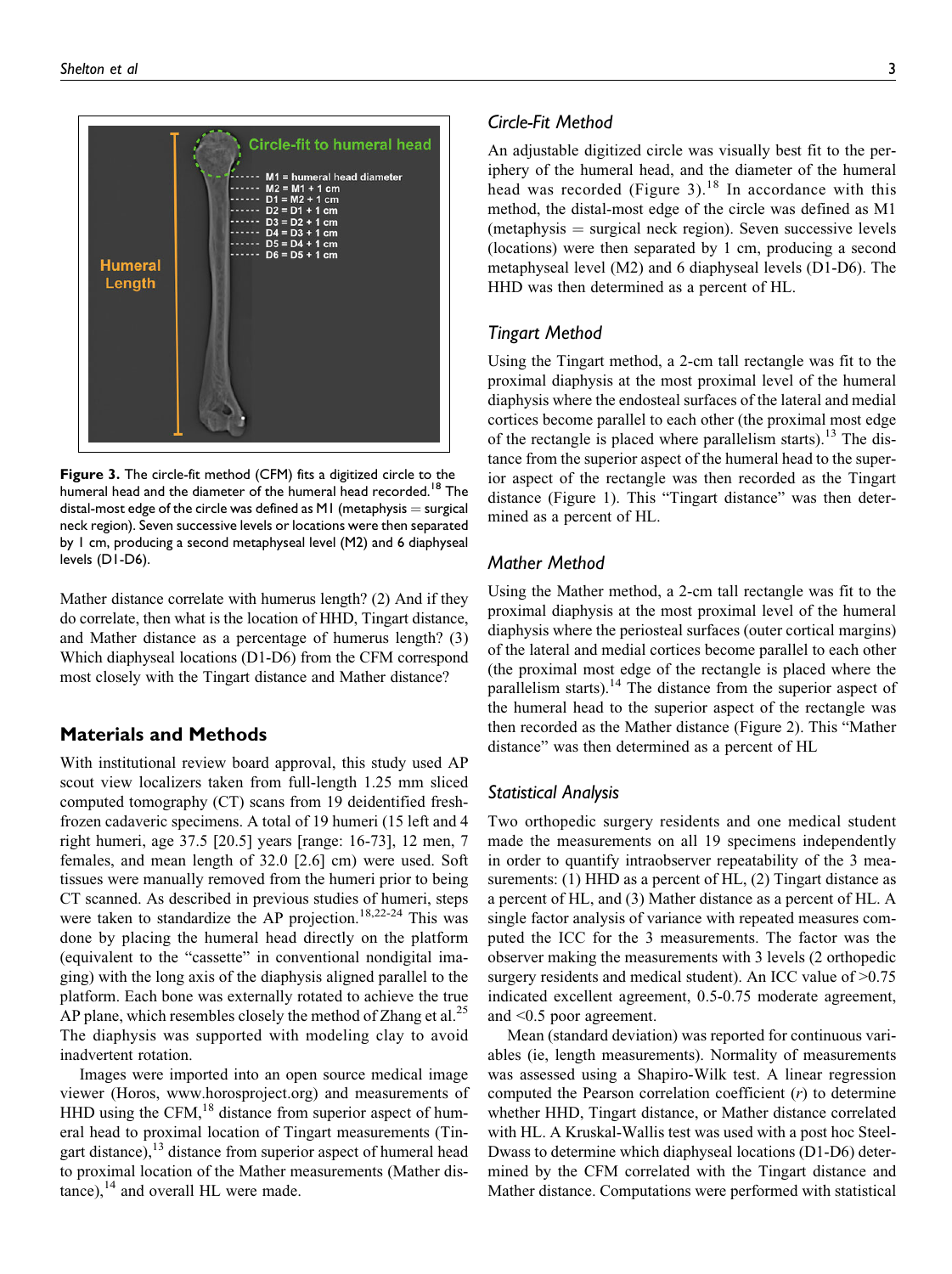

Figure 4. Plot of humeral head diameter (blue), Tingart distance (red), and Mather distance (green) versus humeral length. Dark lines represent the best fit line while shaded areas represent 95% confidence intervals. Humeral head diameter had a better correlation  $(r = 0.751$  [0.451, 0.899], [P < .001]) compared to the Tingart distance  $(r = 0.523$  [0.090, 0.789], [P = .022]) and Mather distance  $(r = 0.433$  $[-0.035, 0.748]$ , [ $P = .069$ ]).

software (JMP, v13.0, [http://www.jmp.com\)](http://www.jmp.com). Significance was set at  $P < .05$ .

# **Results**

The mean HL was 32.0 (2.6 cm; range 26.5-36.8 cm). The interobserver reliability was excellent for the HHD as a percent of HL (ICC  $= 0.876$ ), poor for the Tingart distance as a percent of HL (ICC  $= 0.396$ ), and poor for the Mather distance as a percent of HL (ICC  $= 0.474$ ).

For correlations of HHD, Tingart distance, and Mather distance with humerus length, the HHD had the strongest correlation followed by the Tingart and Mather distances. The HHD had a moderate correlation with HL ( $r = 0.751$  [0.451, 0.899],  $[P \leq .001]$ ) while the Tingart distance had a weak correlation  $(r = 0.523 \, [0.090, 0.789], [P = .022])$  and very little correlation with the Mather distance  $(r = 0.4326 [-0.035, 0.748], [P =$ .069]; Figure 4). The mean HHD was 4.9 (0.3 cm) or 15.5% (0.9%) of the HL (Figure 5). The mean Tingart distance was 8.7  $(1.5 \text{ cm})$  or  $27.0\%$   $(4.1\%)$  of the HL. The mean Mather distance was 7.4 (1.3 cm) or 23.2% (3.8%) of the HL.

The Tingart distance as a percent of HL was found to correlate with the D2 ( $P = .729$ ) and D3 ( $P = .690$ ) locations of the CFM while the Mather distance as a percent of HL correlates with the D1 ( $P = .999$ ) and D2 ( $P = .670$ ) locations (Table 1). The Tingart distance as a percent of HL also did not differ significantly from the Mather distance as a percent of  $HL (P = .130).$ 

# **Discussion**

Having metrics to assess bone strength and quality is considered important in biomechanical studies of the quality, mass distribution and strength of the proximal humerus, and also for



Figure 5. Column plot with 95% confidence intervals of humeral head diameter, Tingart distance, and Mather distance as a percent of humeral length. Means (standard deviations) provided.

Table 1. Metaphyseal and Diaphyseal Locations Determined From the Circle-Fit Method as a Percent of Humeral Length and Relationship to Tingart and Mather Distance.<sup>a</sup>

| Location                   | Percent of<br>Humeral<br>Length | P Value<br>Compared<br>to Tingart<br>Distance <sup>b</sup> | P Value<br>Compared<br>to Mather<br>Distance <sup>b</sup> |
|----------------------------|---------------------------------|------------------------------------------------------------|-----------------------------------------------------------|
| MI (humeral head diameter) | 15.4% (0.8%)                    | 5001                                                       | 5001                                                      |
| $M2$ (MI + I cm)           | 18.6% (1.0%)                    | 5.001                                                      | .001                                                      |
| DI $(M2 + I cm)$           | 21.8% (1.2%)                    | .001                                                       | .999                                                      |
| $D2 (DI + I cm)$           | 24.9% (1.4%)                    | .729                                                       | .670                                                      |
| D3 ( $D2 + I$ cm)          | 28.1% (1.6%)                    | .690                                                       | .003                                                      |
| D4 (D3 $+$ I cm)           | 31.2% (1.9%)                    | .045                                                       | 5001                                                      |
| $D5(D4 + I cm)$            | 34.3% (2.1%)                    | 5.001                                                      | 5001                                                      |
| $D6 (D5 + I cm)$           | 37.5% (2.4%)                    | 5.001                                                      | 5001                                                      |
| Tingart distance           | 27.0% (4.1%)                    |                                                            | .130                                                      |
| Mather distance            | 23.2% (3.8%)                    | .130                                                       |                                                           |

 $^{\rm a}$ The values are presented as mean (standard deviation).

<sup>b</sup> The P values were determined using Kruskal-Wallis test with a post hoc Steel-Dwass. Statistical significance was set at  $P < .05$ .

clinical purposes including the assessment of bone density/ osteoporosis and treatment of proximal humerus fractures.<sup>5-</sup> 8,15 However, because current methods of measuring CI and MCCT have poor interobserver reliability, it is unknown if the locations of those measurements can be normalized between patients of different body size. In a prior study from our institution, it could not be determined how closely the CFM-derived metaphyseal and diaphyseal locations correspond to HL because only the upper halves of the humeri were used.<sup>18,19</sup> The most important findings of the present study are (1) HHD reliably correlates with 15.5% of the humerus length, (2) this has a stronger correlation and therefore substantially less variance between specimens than the Tingart or Mather methods, and (3) diaphyseal locations D2 and D3 correlate most closely to the Tingart location while D1 and D2 correlate most closely to the Mather location.

Previous studies have shown correlation of humeral head dimensions to HL $^{23,26,27}$  In the discussion section of the study describing the CFM, Mears et al stated that the correlation of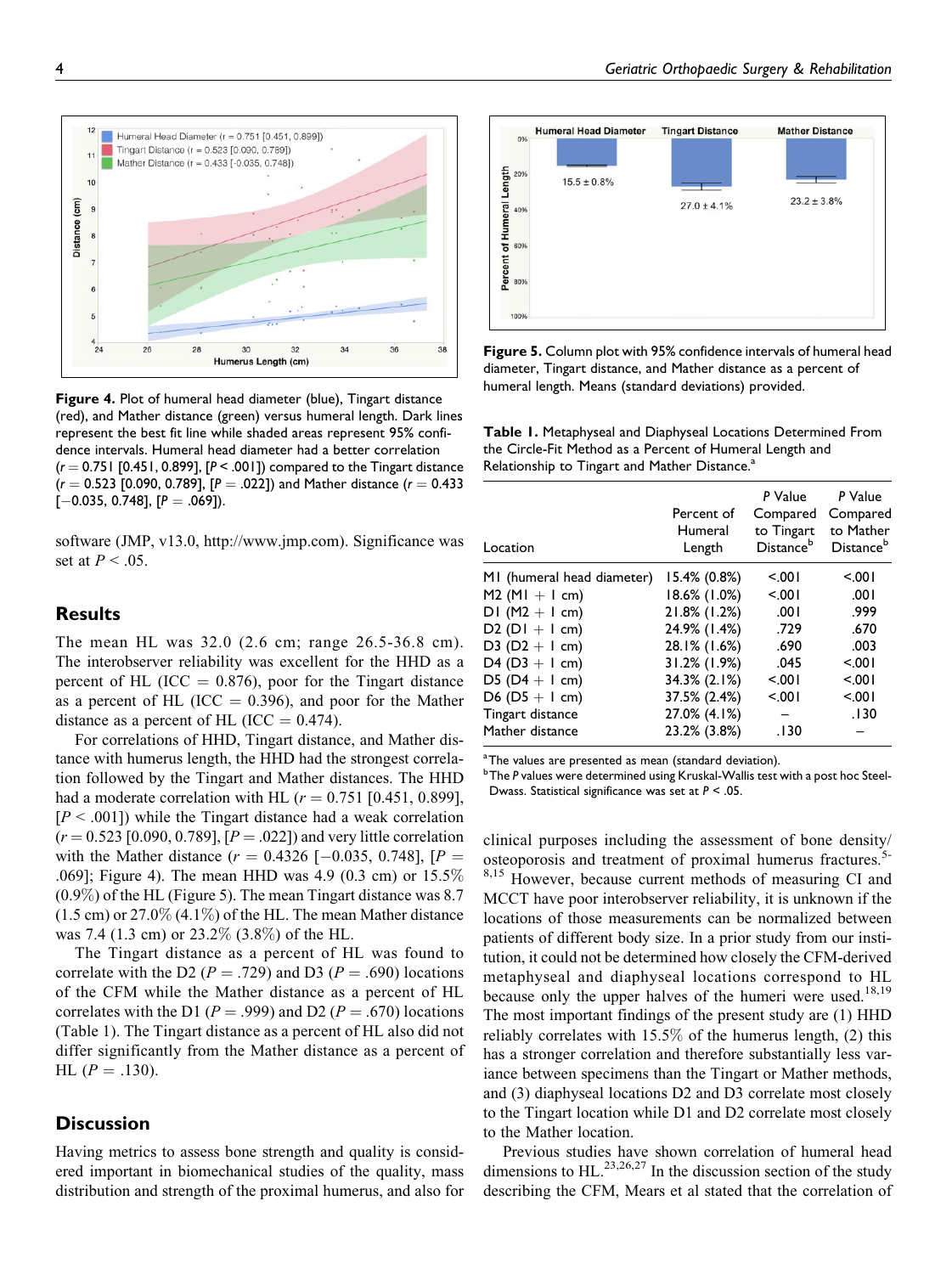HHD to HL in an article by Auerbach and Ruff was  $r = 0.182$ . However, this was a misinterpretation of the findings of Auerbach and Ruff, where this correlation was actually comparing asymmetry between left and right bones.18,26 In Auerbach and Ruff original work, they did not correlate HHD to HL; however, their database of measurements is available for review of their raw data. Analyzing the data used by Auerbach et al (provided to us by B. Auerbach) from measurements of 2754 humeri throughout the Holocene revealed a correlation of  $r = 0.743$  [0.726, 0.759],  $P < .001$  for HHD versus HL, which resembles the strength of the correlation found in the present study ( $r = 0.751$ ).<sup>26</sup> A second study where 39 cadaveric humeri were examined, Roberts et al reported that the correlation coefficient between HHD and HL is  $r = 0.615^{23}$  However, when their data in their Figure 3 scatter plot is reanalyzed to determine the P value for the regression (which was not provided in their study), the r value from their data is 0.621 ( $P < .001$ ). (This reanalysis revealed their use of 111 data points even though they reported only using 39 bones.) A third study using 60 fresh cadaver humeri from the Midwestern United States, Robertson et al found a correlation of  $r = 0.72$  between humeral head radius and  $HL$ .<sup>27</sup> Although these studies had similar correlations of HHD to HL, none of them considered relationships of the Tingart and Mather locations to HL.

Knowing that the humeral head scales proportionately to HL can help surgeons restore length following proximal humerus fractures. Preinjury full-length humerus radiographs are not always available in clinical situations to help guide treatment. However, contralateral shoulder or humerus could be used to guide treatment as there is minimal difference between HHDs from contralateral sides. $26-28$  Since the HHD provides a reliable relationship to HL, measurements of CI and MCCT should be made at locations based on the CFM.<sup>18</sup> The stronger correlation and better interobserver reliability of the CFM when compared to the Tingart or Mather methods (ICC  $= 0.876$  for HHD vs 0.396 for Tingart and 0.474 for Mather) supports the conclusion that the CFM will allow clinicians and researchers to more reliably normalize these data between participants.

Our results also showed that the Tingart distance was similar to D2 ( $P = .729$ ) and D3 ( $P = .690$ ) locations of the CFM while the Mather distance was similar to D1 ( $P = .999$ ) and D2 ( $P =$ .670) locations. These results are biomechanically, and potentially clinically, important when considering the results of prior cadaveric mechanical testing studies of the proximal humerus.<sup>6,29</sup> These studies examined relationships between ultimate fracture load (UFL) of the proximal humerus (loaded in a ground-level fall configuration) with CI and MCCT made at 8 locations (M1-M2 and D1-D6). They showed that the strongest correlation with UFL with respect to MCCT was at D4 ( $r = 0.67$ ), which does not correspond to either the Tingart or Mather distances measured in the present study. The strongest correlation with CI was at D3 ( $r = 0.61$ ), which only corresponds to the Tingart distance. These prior biomechanical studies also showed large changes in the strengths of correlations of UFL with CI and MCCT when measurement locations were separated by only 2 to 3 cm along the proximal humerus

diaphysis. For example, the correlation of CI with UFL changed from  $r = 0.3$  to 0.6 when the measurement was made at 2 locations that were separated by 2 cm. The correlation of MCCT with UFL changed from  $r = 0.4$  to 0.7 when the measurements were made at 2 locations separated by 3 cm. In addition to markedly changing the strengths of correlations between CI or MCCI and UFL, there were also instances when the correlation changed from being statistically significant to nonsignificant when the differences in measurement location were on the order of 2 to 3 cm. In contrast to the Tingart and Mather methods, the CFM avoids the problems of misinterpreting correlations of CI and MCCT with UFL because it reduces both intra- and interobserver variations to negligible levels as shown by the present study, which more rigorously confirms the findings of prior studies.<sup>18,19</sup> Future biomechanical studies using novel or advanced methods (eg, various fall configurations and loading rates) to compare CI and MCCT to fracture load or fracture treatment would likely have more reliable results using the CFM than the methods of Tingart and Mather.

One limitation of the present study is that only 19 specimens were used. However, as mentioned above, the relationship of HHD and HL in the present study is similar to findings in other studies that used substantially larger samples of humeri.<sup>23,26-28</sup> Consequently, it seems unlikely that performing these measurements on more participants would change the results of the present study. Additional studies that examine racial and sex differences are nevertheless warranted to determine whether there might be unrecognized influences of these factors.<sup>25,30</sup> A second limitation of the present study is that rotational error was not assessed for the 3 methods. In the present study, careful attention was placed in positioning the humeri for imaging. In the clinical setting, this is much more challenging and may not be possible in the case of fracture. It is possible that small rotations of the humerus could affect the accuracy and reliability of the CFM and Tingart and Mather methods. Although rotational error was not assessed in the present study, contralateral humerus imaging and understanding the scaling of the HHD to HL will allow surgeons to better plan preoperatively and restore anatomic length.

#### **Conclusions**

In conclusion, measurements of CI and MCCT should be assessed from locations based on a circle fit to the humeral head as this produces a reliable location of percent of HL across specimens. Future studies should compare CI and MCCT taken at locations distal to the circle-fit diameter of the humeral head as a way to reliably normalize locations of CI and MCCT measurements between specimens. This, in turn, should yield stronger correlations with fracture load, which will help develop advanced algorithms for proximal humerus fracture fixation and arthroplasty.8,20,21

#### Authors' Note

All authors contributed to research design, acquisition, interpretation of data, and drafting and revising the manuscript. All authors have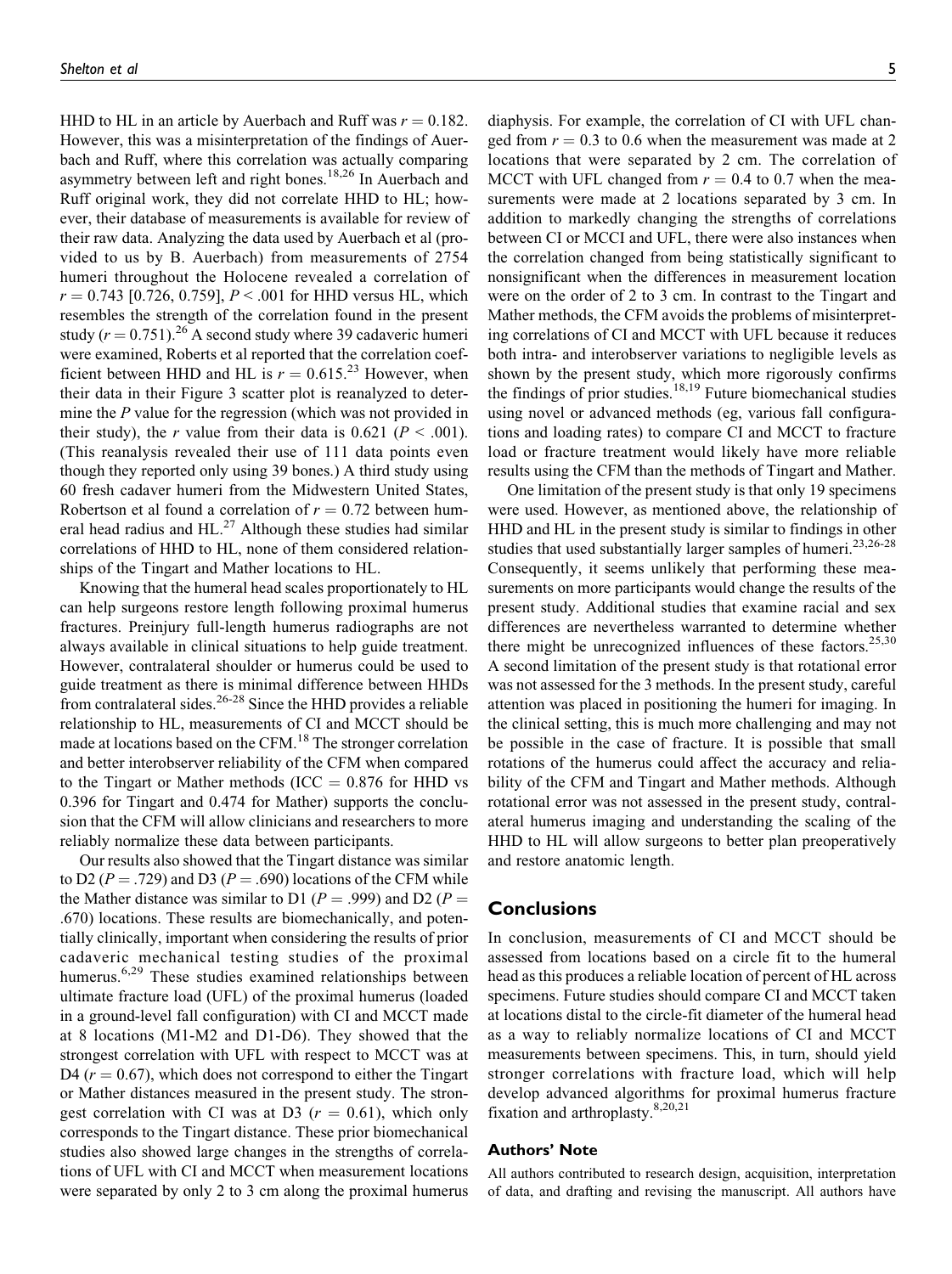read and approved the final submitted manuscript. The study was approved by our ethical committee.

#### Declaration of Conflicting Interests

The author(s) declared no potential conflicts of interest with respect to the research, authorship, and/or publication of this article.

#### Funding

The author(s) disclosed receipt of the following financial support for the research, authorship, and/or publication of this article: This work was supported in part by the US Department of Veterans Affairs Rehabilitation Research and Development Service under Merit Review Awards #I01RX001246.

#### ORCID iD

Trevor J. Shelton, MD, MS D<https://orcid.org/0000-0002-2032-3371>

#### **References**

- 1. Jo MJ, Gardner MJ. Proximal humerus fractures. Curr Rev Musculoskelet Med. 2012;5(3):192-198.
- 2. Karl JW, Olson PR, Rosenwasser MP. The epidemiology of upper extremity fractures in the United States, 2009. J Orthop Trauma. 2015;29(8):e242-e244.
- 3. Launonen AP, Lepola V, Saranko A, Flinkkila T, Laitinen M, Mattila VM. Epidemiology of proximal humerus fractures. Arch Osteoporos. 2015;10:209.
- 4. Kannus P, Niemi S, Sievanen H, Parkkari J. Stabilized incidence in proximal humeral fractures of elderly women: nationwide statistics from Finland in 1970–2015. J Gerontol A Biol Sci Med Sci. 2017;72(10):1390-1393.
- 5. Nho SJ, Brophy RH, Barker JU, Cornell CN, MacGillivray JD. Innovations in the management of displaced proximal humerus fractures. J Am Acad Orthop Surg. 2007;15(1):12-26.
- 6. Skedros JG, Knight AN, Pitts TC, O'Rourke PJ, Burkhead WZ. Radiographic morphometry and densitometry predict strength of cadaveric proximal humeri more reliably than age and DXA scan density. J Orthop Res. 2016;34(2):331-341.
- 7. Skedros JG, Mears CS, Burkhead WZ. Ultimate fracture load of cadaver proximal humeri correlates more strongly with mean combined cortical thickness than with areal cortical index, DEXA density, or canal-to-calcar ratio. Bone Joint Res. 2017;6(1):1-7.
- 8. Spross C, Kaestle N, Benninger E, et al. Deltoid tuberosity index: a simple radiographic tool to assess local bone quality in proximal humerus fractures. Clin Orthop Relat Res. 2015;473(9): 3038-3045.
- 9. Giannotti S, Bottai V, Dell'osso G, et al. Indices of risk assessment of fracture of the proximal humerus. Clin Cases Miner Bone Metab. 2012;9(1):37-39.
- 10. Hepp P, Theopold J, Osterhoff G, Marquass B, Voigt C, Josten C. Bone quality measured by the radiogrammetric parameter "cortical index" and reoperations after locking plate osteosynthesis in patients sustaining proximal humerus fractures. Arch Orthop Trauma Surg. 2009;129(9):1251-1259.
- 11. Namdari S, Voleti PB, Mehta S. Evaluation of the osteoporotic proximal humeral fracture and strategies for structural

augmentation during surgical treatment. J Shoulder Elbow Surg. 2012;21(12):1787-1795.

- 12. Osterhoff G, Diederichs G, Tami A, Theopold J, Josten C, Hepp P. Influence of trabecular microstructure and cortical index on the complexity of proximal humeral fractures. Arch Orthop Trauma Surg. 2012;132(4):509-515.
- 13. Tingart MJ, Apreleva M, von Stechow D, Zurakowski D, Warner JJ. The cortical thickness of the proximal humeral diaphysis predicts bone mineral density of the proximal humerus. *J Bone Joint* Surg Br. 2003;85(4):611-617.
- 14. Mather J, MacDermid JC, Faber KJ, Athwal GS. Proximal humerus cortical bone thickness correlates with bone mineral density and can clinically rule out osteoporosis. J Shoulder Elbow Surg. 2013;22(6):732-738.
- 15. Nho SJ, Brophy RH, Barker JU, Cornell CN, MacGillivray JD. Management of proximal humeral fractures based on current literature. J Bone Joint Surg Am. 2007;89(suppl 3):44-58.
- 16. Patterson J, Rungprai C, Den Hartog T, et al. Cortical bone thickness of the distal part of the tibia predicts bone mineral density. J Bone Joint Surg Am. 2016;98(9):751-760.
- 17. Tingart MJ, Lehtinen J, Zurakowski D, Warner JJ, Apreleva M. Proximal humeral fractures: regional differences in bone mineral density of the humeral head affect the fixation strength of cancellous screws. J Shoulder Elbow Surg. 2006;15(5):620-624.
- 18. Mears CS, Langston TD, Phippen CM, Burkhead WZ, Skedros JG. Humeral head circle-fit method greatly increases reliability and accuracy when measuring anterior-posterior radiographs of the proximal humerus. J Orthop Res. 2017;35(10):2313-2322.
- 19. Skedros JG, Mears CS, Langston TD, Phippen CM, Burkhead WZ, Stoddard G. Reply: the humeral head circle-fit method greatly increases reliability and accuracy when measuring anterior-posterior radiographs. J Orthop Res. 2017;35(9): 1866-1867.
- 20. Carbone S, Mezzoprete R, Papalia M, Arceri V, Carbone A, Gumina S. Radiographic patterns of osteoporotic proximal humerus fractures. Eur J Radiol. 2018;100:43-48.
- 21. Mazzucchelli RA, Jenny K, Zdravkovic V, Erhardt JB, Jost B, Spross C. The influence of local bone quality on fracture pattern in proximal humerus fractures. Injury. 2017;49(2):359-363.
- 22. Boileau P, Walch G. The three-dimensional geometry of the proximal humerus. Implications for surgical technique and prosthetic design. J Bone Joint Surg Br. 1997;79(5):857-865.
- 23. Roberts SN, Foley AP, Swallow HM, Wallace WA, Coughlan DP. The geometry of the humeral head and the design of prostheses. J Bone Joint Surg Br. 1991;73(4):647-650.
- 24. Tillett E, Smith M, Fulcher M, Shanklin J. Anatomic determination of humeral head retroversion: the relationship of the central axis of the humeral head to the bicipital groove. J Shoulder Elbow Surg. 1993;2(5):255-256.
- 25. Zhang Q, Shi LL, Ravella KC, et al. Distinct proximal humeral geometry in chinese population and clinical relevance. J Bone Joint Surg Am. 2016;98(24):2071-2081.
- 26. Auerbach BM, Ruff CB. Limb bone bilateral asymmetry: variability and commonality among modern humans. *J Hum Evol.* 2006;50(2):203-218.